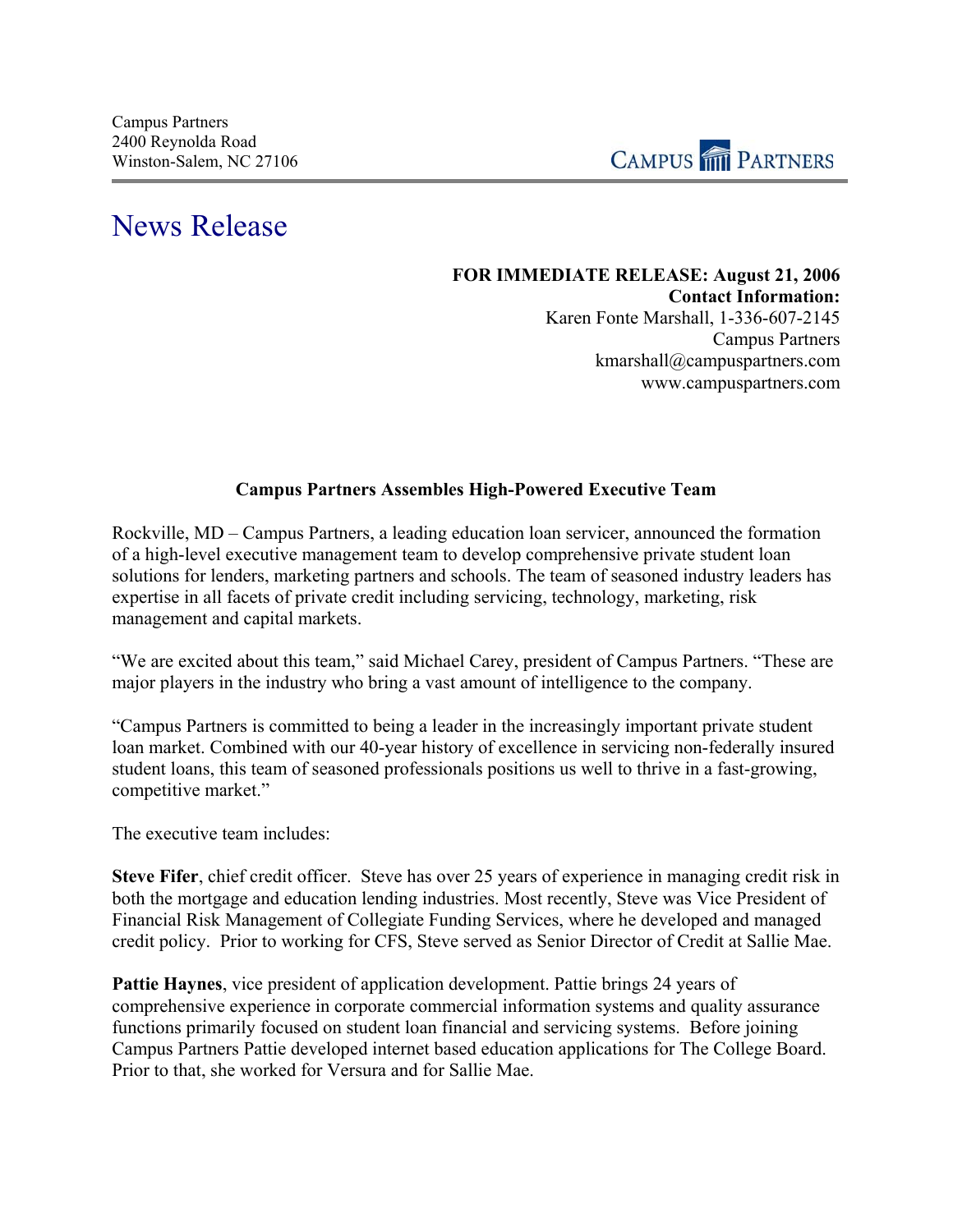**Mitch Lindenfeldar**, chief financial officer. Mitch has spent the past 12 years working as a chief financial officer for various public and private organizations. Mitch has a vast background in financial reporting, management and administration, investor relations, human resources and legal and IT activities. Prior to joining Campus Partners Mitch served as the Chief Financial Officer/Chief Operating Officer for two venture backed companies.

**Paul Lombardo**, executive vice president, loan servicing. Paul has over 30 years of management experience in the student loan industry with exposure to a variety of loan types and services. Under his leadership, Campus Partners has expanded the range of products and services provided including web-based offerings such as *iPROMise*, *eXpressReports*, and electronic bill presentment and payment.

**Karen Fonte Marshall**, vice president, sales. Karen has over 17 years in the education loan industry. Karen most recently worked for Student Loan Corporation, a subsidiary of Citigroup where she was responsible for managing their National Sales team and School Relations unit. Prior to Citigroup, Karen spent ten years at Chase Manhattan Bank in a variety of capacities including marketing, compliance and electronic services.

**Mark Olson**, executive vice president, marketing and sales. Mark began his career in student financial services 25 years ago at the University of Southern California and later served as Deputy Vice President for Student Administrative Services at Columbia University. Mark also worked at Sallie Mae, where he was part of an executive team charged with developing ecommerce solutions for colleges and universities and their students. He most recently served as Chief Operating Officer of the National Association of College and University Business Officers (NACUBO).

**Greg Whitacre**, vice president, product development. Greg has over 25 years of experience in higher education finance systems development and marketing. In addition, Greg has been a consultant to colleges and universities nationwide specializing in designing and implementing school lending programs. Greg has held various executive management positions at Sallie Mae and Versura.

###

## **About Campus Partners**

Campus Partners is a leading provider of education loan servicing, specializing in Private Loans and campus-based Institutional and Perkins Loans. Campus Partners provides loan servicing solutions, including student loan billing, accounting, data processing, default prevention services, and reporting, for over 500 colleges and universities and manages over 600,000 student accounts with a portfolio value of nearly \$2 billion. Through its Campus partners Private Education Loan Program, the company offers a comprehensive array of insured student loan products and turnkey operational services on behalf of lenders and schools.